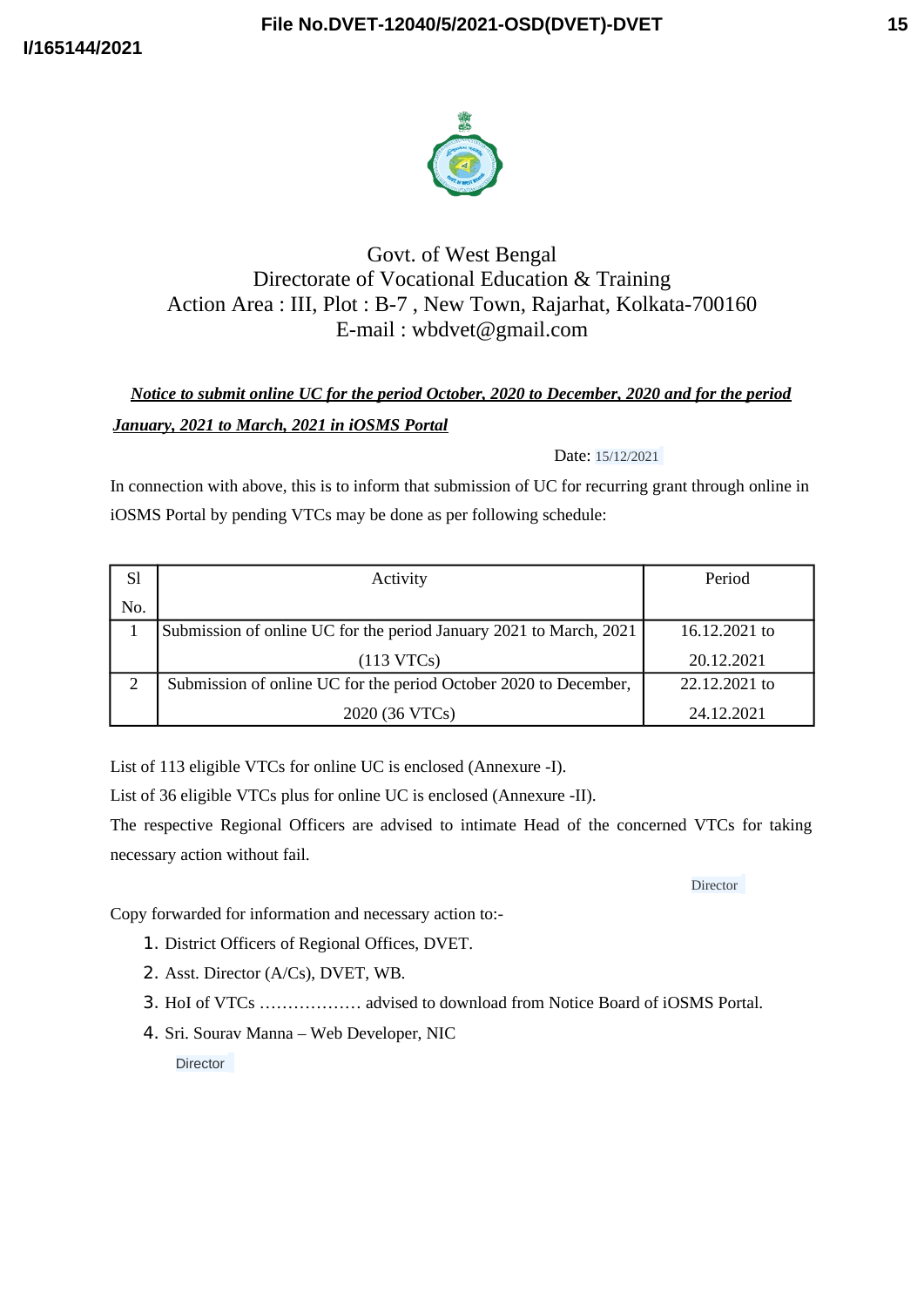### ANNEXURE - I

Pending UC for the period January, 21 to March, 2021 (113 VTCs)

| VTC         | VTC         | VTC         | VTC         |
|-------------|-------------|-------------|-------------|
| <b>CODE</b> | <b>CODE</b> | <b>CODE</b> | <b>CODE</b> |
| 26          | 3130        | 4230        | 7817        |
| 87          | 3132        | 4236        | 9797        |
| 1018        | 3142        | 4238        | 3122        |
| 1020        | 3187        | 5049        | 4228        |
| 1118        | 3191        | 5113        | 6437        |
| 1150        | 3237        | 5136        | 3116        |
| 1179        | 3238        | 5506        | 4227        |
| 1201        | 3240        | 5507        | 6413        |
| 1212        | 3286        | 5541        |             |
| 1226        | 3310        | 5543        |             |
| 1328        | 3318        | 5559        |             |
| 1554        | 3322        | 5598        |             |
| 1584        | 3326        | 5599        |             |
| 1707        | 3340        | 5630        |             |
| 1722        | 3347        | 5636        |             |
| 1784        | 3358        | 5640        |             |
| 1787        | 3382        | 5649        |             |
| 1792        | 3396        | 5656        |             |
| 1800        | 3659        | 6007        |             |
| 2079        | 3812        | 6049        |             |
| 2108        | 4015        | 6050        |             |
| 2113        | 4025        | 6053        |             |
| 2508        | 4045        | 6055        |             |
| 2543        | 4070        | 6059        |             |
| 2597        | 4075        | 6062        |             |
| 2599        | 4077        | 6088        |             |
| 2600        | 4085        | 6089        |             |
| 2603        | 4090        | 6150        |             |
| 2643        | 4143        | 6177        |             |
| 2678        | 4158        | 6183        |             |
| 2699        | 4169        | 6186        |             |
| 3020        | 4179        | 6187        |             |
| 3074        | 4183        | 6200        |             |
| 3077        | 4187        | 6318        |             |
| 3115        | 4221        | 6333        |             |